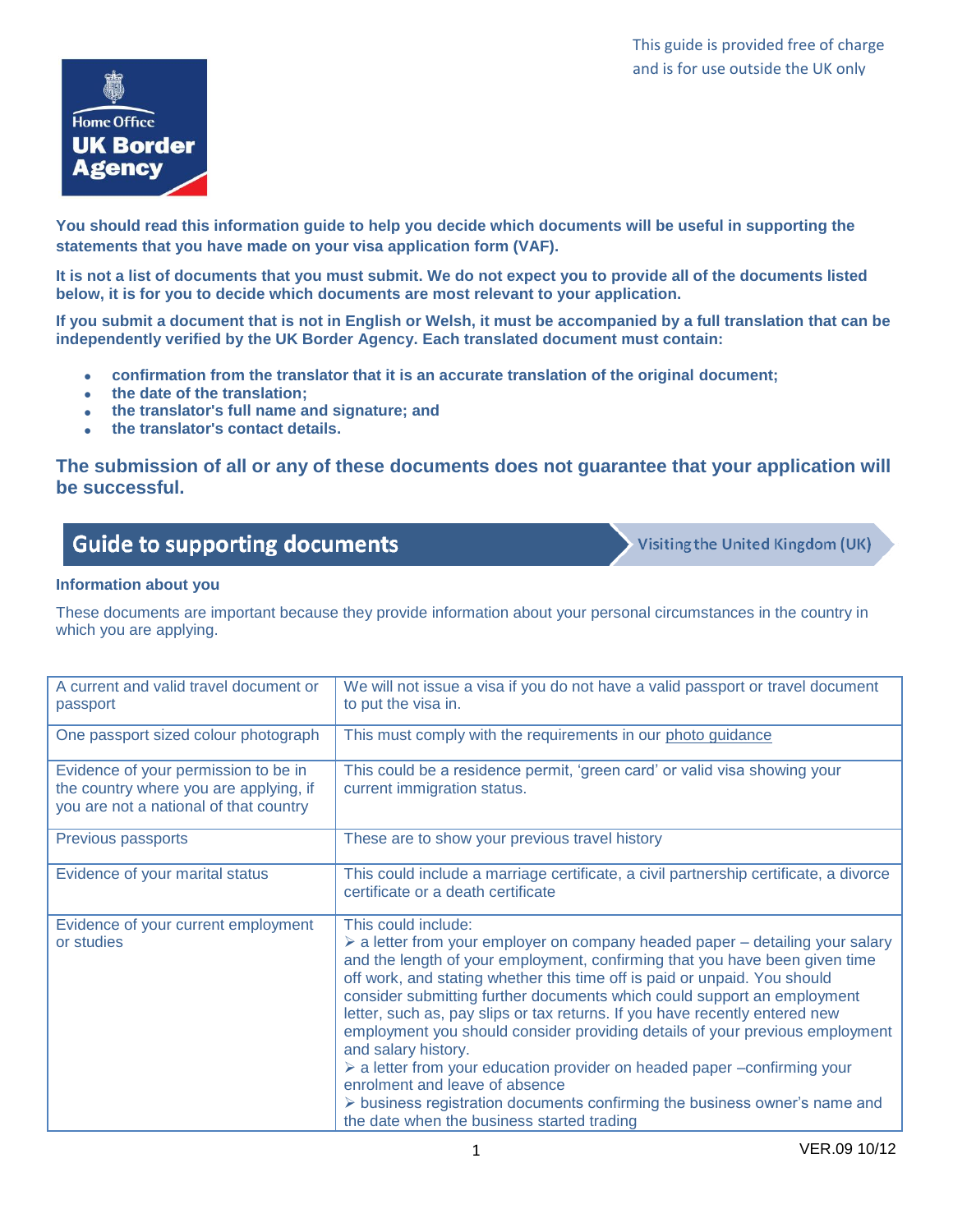#### **Information about your finances and employment**

You can submit any of the following financial documents. You should consider including evidence of your total monthly income from all sources, for example employment, friends, family, personal savings or property. This will help us assess your circumstances in your own country and will provide us with evidence of how your trip is to be funded. You should consider providing this information even if someone else is paying for your trip.

- If someone else is paying for your trip then they should consider providing the same information about their finances and employment.

- If you are providing documents from a joint account then please explain who the other account holders are, and why you have permission to spend money from the account

- If your spouse or partner is employed then the Entry Clearance Officer would also like to see evidence of their employment and financial details.

| Bank statements or bank books               | Showing what has been paid in and out of an account for up to the previous six<br>months, and naming the account holder. If you have made deposits in your<br>account that are not in keeping with the account history then you may wish to<br>explain the origins and timing of these deposits.                                                 |
|---------------------------------------------|--------------------------------------------------------------------------------------------------------------------------------------------------------------------------------------------------------------------------------------------------------------------------------------------------------------------------------------------------|
| Bank letter or balance certificate          | Showing the account balance, the account holder's name and the date when<br>the account was opened. If you provide this document you should consider<br>providing additional documents to show the origins of the money in your<br>account.                                                                                                      |
| <b>Payslips</b>                             | Covering up to the previous six months. If your salary is paid directly into your<br>bank account, you should consider providing the statements showing these<br>payments                                                                                                                                                                        |
| Tax returns (business or personal)          | You could include recent documents from your government tax office,<br>confirming your income and the amount of tax that you have paid                                                                                                                                                                                                           |
| <b>Business bank account statements</b>     | If you include these you may wish to explain why you are allowed to spend the<br>money from a business account if you are on a private visit                                                                                                                                                                                                     |
| Evidence of income from property or<br>land | This could include property deeds, mortgage statements, tenancy agreements,<br>accountant's letters, land registration documents or crop receipts. If the<br>property or land is registered in several names, you may wish to explain how<br>much you own. If the money earned from the land is shared, you may wish to<br>say how it is divided |

#### **Accommodation and travel details**

You may wish to submit the following documents to help show us your accommodation and travel arrangements in the UK and on which date you intend to leave the UK. We advise that you do not make any payments for accommodation, travel and so on until you have received your visa.

| Details of accommodation and return<br>travel bookings | This could be:<br>> hotel booking confirmation (usually email)<br>$\triangleright$ travel booking confirmation (can be email or copy of tickets)<br>$\triangleright$ travel agent confirmation of both<br>$\triangleright$ accommodation details with a supporting letter from the occupant confirming<br>that you are able to stay there |
|--------------------------------------------------------|-------------------------------------------------------------------------------------------------------------------------------------------------------------------------------------------------------------------------------------------------------------------------------------------------------------------------------------------|
|--------------------------------------------------------|-------------------------------------------------------------------------------------------------------------------------------------------------------------------------------------------------------------------------------------------------------------------------------------------------------------------------------------------|

#### **Information about your visit to the UK**

Depending on the reason for your visit, you may wish to provide some of the following documents to help to show us what you plan to do while you are in the UK.

**In some locations you can only apply by making an online application. You should check on our [supported](http://www.ukba.homeoffice.gov.uk/countries/)  [countries page](http://www.ukba.homeoffice.gov.uk/countries/) to see if you have to or if you are able to make an online application. If you make an [online](http://www.visa4uk.fco.gov.uk/ApplyNow.aspx)  [application](http://www.visa4uk.fco.gov.uk/ApplyNow.aspx) you must also print off the application form and submit it with any supporting documents you have chosen to submit.**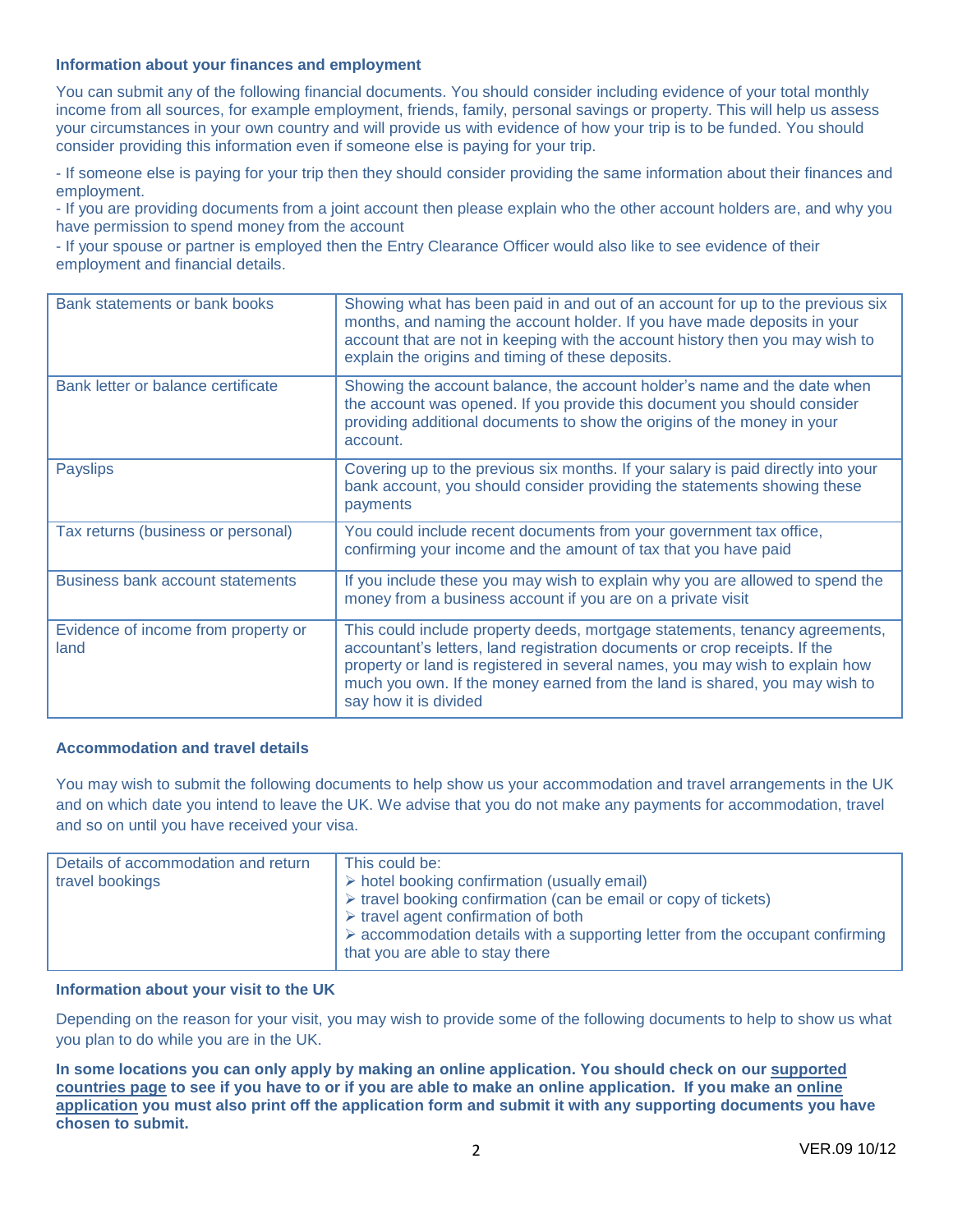## **General Visitor/ Tourist**

| Completed visa application form                               | $\triangleright$ If your country does not support online applications you must complete and<br>submit a VAF1A.                                                                                                              |
|---------------------------------------------------------------|-----------------------------------------------------------------------------------------------------------------------------------------------------------------------------------------------------------------------------|
| A planned itinerary, if you have one                          | This could include:<br>$\triangleright$ bookings or tickets for any excursions, trips and outings<br>$\triangleright$ email conversations about any excursions, trips and outings<br>$\triangleright$ travel agent bookings |
| Supporting letter(s) from your friend or<br>sponsor in the UK | If you are visiting a friend you may wish to include a letter of invitation from<br>them as well as their financial documents, as outlined in the finances and<br>employment section above.                                 |
|                                                               | You should also consider supplying evidence of their immigration status in the<br>UK, this could be copies of:                                                                                                              |
|                                                               | $\triangleright$ bio-data pages from their passports<br>$\triangleright$ valid visa or immigration stamp from their passport<br>> Home Office letter confirming permission to stay in the UK                                |

### **Family Visitor**

The family members you are visiting must be permanently settled or have asylum/humanitarian protection status in the UK. They must also be related to you in one of the following ways:

- Spouse, civil partner, father, mother, son, daughter, brother or sister;
- Grandfather, grandmother, grandson or granddaughter;
- Spouse or civil partner's father, mother, brother or sister;
- Son or daughter's spouse or civil partner;
- Stepfather, stepmother, stepson, stepdaughter, stepbrother or stepsister; or
- Unmarried partner where the couple have been in a relationship akin to marriage or civil partnership for at least the two years before the day the application is made and the relationship is genuine and subsisting

If you are not related to the person you are visiting in one of the specified ways listed above or if they are not permanently settled or have asylum/humanitarian protection in the UK, then you should apply as a general visitor and complete VAF1A.

| Completed visa application form                                                                 | If your country does not support online applications you must complete and<br>submit a VAF1B                                                                                                                                                                                                                                                                                                                                                                                                                                          |
|-------------------------------------------------------------------------------------------------|---------------------------------------------------------------------------------------------------------------------------------------------------------------------------------------------------------------------------------------------------------------------------------------------------------------------------------------------------------------------------------------------------------------------------------------------------------------------------------------------------------------------------------------|
| A planned itinerary, if you have one                                                            | This could include:<br>$\triangleright$ bookings or tickets for any excursions, trips and outings<br>$\triangleright$ email conversations about any excursions, trips and outings<br>$\triangleright$ travel agent bookings                                                                                                                                                                                                                                                                                                           |
| Evidence and supporting letter from<br>your family member in the UK that you<br>intend to visit | If you are visiting a family member you may wish to include a letter of invitation<br>from them as well as their financial documents, as outlined in the finances and<br>employment section above.<br>You must also supply evidence of their immigration status in the UK<br>demonstrating that they are permanently settled or have asylum/humanitarian<br>status in the UK this could be copies of:<br>$\triangleright$ bio-data pages from their passports<br>$\triangleright$ valid visa or immigration stamp from their passport |
|                                                                                                 | > Home Office letter or Residence Permit confirming permission to stay in the<br>UK                                                                                                                                                                                                                                                                                                                                                                                                                                                   |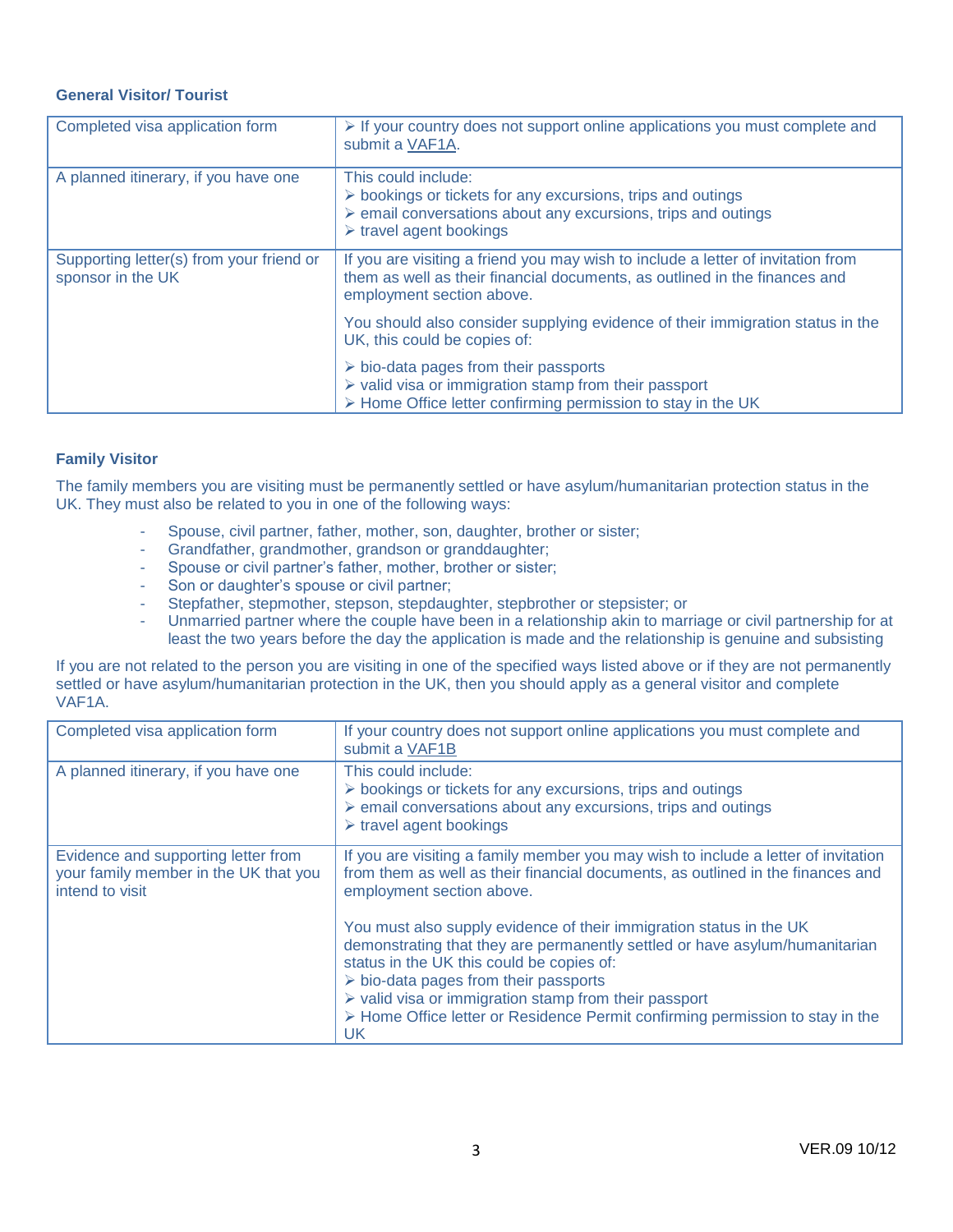## **Business Visitor**

| Completed visa application form                                                | If your country does not support online applications you must complete and<br>submit a VAF1C                                                                      |
|--------------------------------------------------------------------------------|-------------------------------------------------------------------------------------------------------------------------------------------------------------------|
| Evidence of who invited you to the UK                                          | A letter of invitation from the business on their official headed paper confirming<br>who you will be visiting, staying with or supported by during your visit.   |
| Evidence of any previous dealings with<br>the UK company that you are visiting | This could include any evidence of<br>$\triangleright$ business meetings<br>$\triangleright$ email conversations<br>$\triangleright$ company activities/ invoices |

## **Permitted Paid Engagements**

This is a special visitor category which enables a few very specific paid engagements or activities to be undertaken. The maximum duration for this visa is 1 month.

| Completed visa application form                                                                                                                                        | If your country does not support online applications you must complete and<br>submit a VAF1C                                                                                   |
|------------------------------------------------------------------------------------------------------------------------------------------------------------------------|--------------------------------------------------------------------------------------------------------------------------------------------------------------------------------|
| Evidence of the<br>engagements/activities you will<br>undertake                                                                                                        | The Immigration Rules require that you must have a formal invitation from the<br>institution, organization or authority for whom you will be paid by.                          |
| Demonstrate that you are qualified to<br>perform the paid engagements or that<br>the engagements relate to your area<br>of expertise, qualifications or<br>occupation. | This could be:<br>official or educational qualification certificates<br>a letter from your employer confirming your current employment and<br>expertise in the relevant field. |

## **Prospective Entrepreneur**

This is a special visitor category created to enable individuals to come to secure funding in order to set up or run a business in the UK with a view to meeting the financial criteria under Tier 1 Entrepreneur route within 6 months. This category has specific documentary requirements.

| Completed visa application form                         | If your country does not support online applications you must complete and<br>submit a VAF1C                                                                                                                                                                                                                                                                                                                                                                                                                                                                                                                                                                                                                                |
|---------------------------------------------------------|-----------------------------------------------------------------------------------------------------------------------------------------------------------------------------------------------------------------------------------------------------------------------------------------------------------------------------------------------------------------------------------------------------------------------------------------------------------------------------------------------------------------------------------------------------------------------------------------------------------------------------------------------------------------------------------------------------------------------------|
| Evidence required under the<br><b>Immigration Rules</b> | The Immigration Rules require that you must provide::<br>a letter from one or more FSA-registered Venture Capitalists* supporting<br>➤<br>the application; and / or<br>a letter from one or more UK Government Departments** supporting the<br>application; and / or<br>a letter from one or more UK entrepreneurial seed funding competitions<br>which is listed as endorsed on the UK Trade & Investment website.<br>A definition for Venture Capitalists can be found on the Business Link website. Venture<br>Capitalists must be regulated as venture capitalists by the Financial Services Authority<br>(FSA). See the FSA website.<br>** Please see Direct.gov website for information on UK Government Departments. |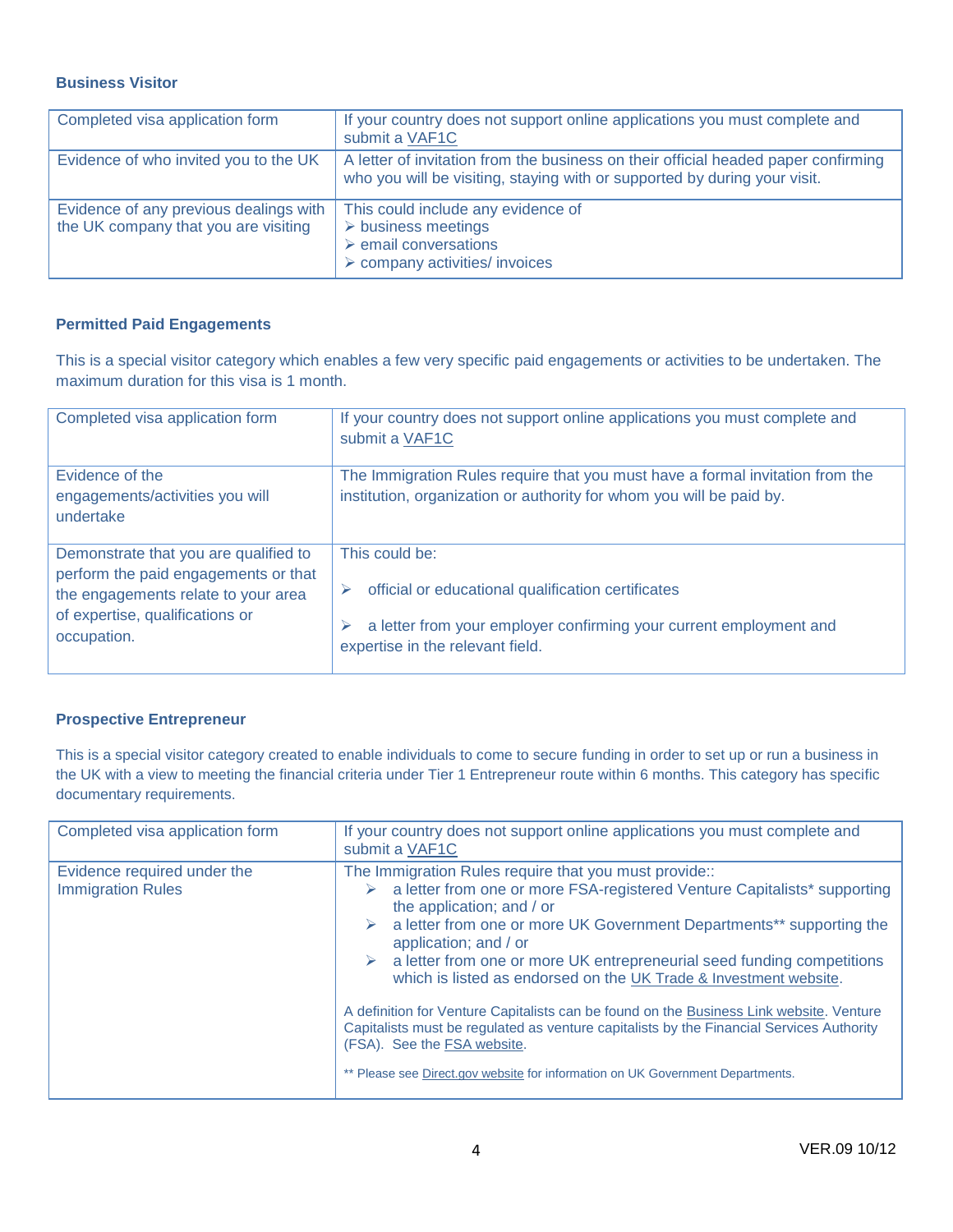| Requirements for letters of support | Each letter must:                                                                                                                                                                                                |
|-------------------------------------|------------------------------------------------------------------------------------------------------------------------------------------------------------------------------------------------------------------|
|                                     | be an original document and not a copy;<br>⋗                                                                                                                                                                     |
|                                     | be on the institution's official headed paper;<br>⋗                                                                                                                                                              |
|                                     | have been issued and signed by an authorised official of that institution;<br>⋗<br>and                                                                                                                           |
|                                     | have been produced within the three months immediately before the<br>⋗<br>date of your visa application.                                                                                                         |
|                                     | The letter has specific content requirements. To ensure that you meet these<br>requirements you should read the information set out in the main UKBA web<br>pages and paragraph 56 (O) of the Immigration Rules. |

## **Student Visitor**

| Completed visa application form                                                                                                                                                        | If your country does not support online applications you must complete and<br>submit a VAF1D                                                                                                                                                                                                                                                                                                                                |
|----------------------------------------------------------------------------------------------------------------------------------------------------------------------------------------|-----------------------------------------------------------------------------------------------------------------------------------------------------------------------------------------------------------------------------------------------------------------------------------------------------------------------------------------------------------------------------------------------------------------------------|
| Evidence that you have been<br>unconditionally accepted or enrolled on<br>a course of study in the UK                                                                                  | This would normally be a letter of acceptance from the UK educational<br>institution on their official headed paper providing the following details<br>$\triangleright$ name of the course<br>$\triangleright$ duration of the course<br>$\triangleright$ cost of the course (including accommodation if appropriate)                                                                                                       |
| Evidence of any previous study or<br>qualifications gained                                                                                                                             | This could include<br>$\triangleright$ a certificate of award<br>$\triangleright$ academic reference or transcript                                                                                                                                                                                                                                                                                                          |
| Evidence of any English language<br>ability or qualifications                                                                                                                          | This could include<br>> test result certificate (for example IELTS, TOEFL, PTE Academic etc)<br>$\triangleright$ certificate of award (for degrees taught in English)                                                                                                                                                                                                                                                       |
| Evidence of your financial sponsor's<br>occupation, income and any savings or<br>assets they have, as well as any funds<br>they have set aside specifically to pay<br>for your studies | This could include a variety of any of the financial documents outlined above in<br>the finances section.<br>You should also consider supplying evidence of their immigration status in the<br>UK, this could be copies of:<br>$\triangleright$ bio-data pages from their passports<br>$\triangleright$ valid visa or immigration stamp from their passport<br>> Home Office letter confirming permission to stay in the UK |
| Tuberculosis (TB) testing (where<br>applicable) for student visitors<br>studying English language courses<br>only longer than 6 months                                                 | Residents from certain countries applying for a visa to come to the UK for<br>longer than 6 months need to get a certificate confirming that they are free from<br>infectious Tuberculosis (TB) before applying for a visa. A list of these countries<br>along with information on TB testing can be found on the UKBA pages.                                                                                               |

## **Academic Visitor**

| Completed visa application form                                                                 | If your country does not support online applications you must complete and<br>submit a VAF1E                                                                       |
|-------------------------------------------------------------------------------------------------|--------------------------------------------------------------------------------------------------------------------------------------------------------------------|
| Evidence that you have been invited to<br>the UK by the academic institution you<br>will attend | This could include your formal letter of invitation confirming what you will be<br>doing at the academic institution and the terms on which you have been invited. |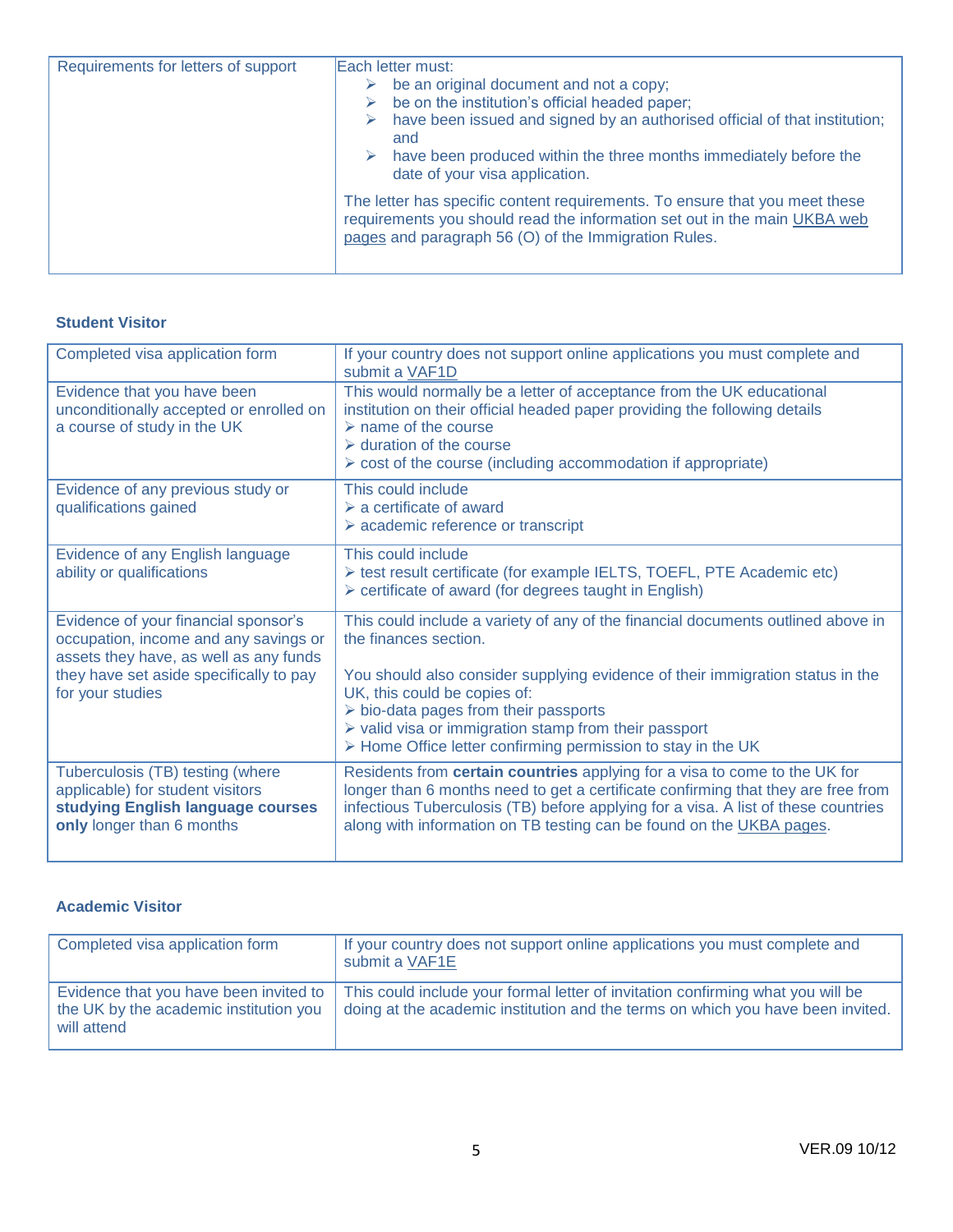| Evidence that you have been working      | This could include evidence of                                             |
|------------------------------------------|----------------------------------------------------------------------------|
| as an academic in an institution of      | $\triangleright$ business meetings                                         |
| higher education or in the field of your | $\triangleright$ email conversations                                       |
| academic expertise immediately prior     | $\triangleright$ company activities                                        |
| to your visa application.                | $\triangleright$ employment contract                                       |
| Details of any grants or bursaries       | This could include documents from the donor on their official headed paper |
| relevant to your application             | providing details of the bursary or grant that you have been awarded       |

## **Marriage Visitor**

| Completed visa application form                                                                                                                                                                 | If your country does not support online applications you must complete and<br>submit a VAF1F                                                                                                                                                               |
|-------------------------------------------------------------------------------------------------------------------------------------------------------------------------------------------------|------------------------------------------------------------------------------------------------------------------------------------------------------------------------------------------------------------------------------------------------------------|
| Evidence to show that arrangements<br>have been made for the marriage or<br>civil partnership to take place during<br>your visit or if not, that you have given<br>the appropriate notification | This could include:<br>evidence that you have given notification of marriage to the registry office in<br>➤<br>the UK where your partner lives<br>> details of the marriage or civil partnership and evidence of money paid<br>towards costs related to it |
| Evidence to show that you are free to<br>marry or enter into a civil partnership                                                                                                                | This could include a:<br>$\triangleright$ decree nisi<br>$\triangleright$ decree absolute<br>$\triangleright$ death certificate of a previous partner                                                                                                      |

## **Medical Visitor**

| Completed visa application form                                 | $\triangleright$ If your country does not support online applications you must complete and<br>submit a VAF1G                                                                |
|-----------------------------------------------------------------|------------------------------------------------------------------------------------------------------------------------------------------------------------------------------|
| Evidence that the hospital or clinic has<br>agreed to treat you | This could include:<br>$\triangleright$ appointment letter from the hospital detailing the cost and duration of<br>treatment<br>$\triangleright$ letter from your consultant |
| Evidence to show how the treatment is<br>being paid for         | This could include a variety of any of the financial documents outlined above in<br>the finances section                                                                     |

## **Visitor in Transit and Direct Airside Transit**

| Completed visa application form                                                                                                                                                                                                               | If your country does not support online applications and<br>▶ you are a Visitor in Transit you must complete and submit a VAF1H<br>▶ you are applying for a Direct Airside Transit visa you must complete and<br>submit a VAF6 |
|-----------------------------------------------------------------------------------------------------------------------------------------------------------------------------------------------------------------------------------------------|--------------------------------------------------------------------------------------------------------------------------------------------------------------------------------------------------------------------------------|
| Evidence that the earliest onward<br>passage from the UK has been<br>booked/confirmed, and that it is either<br>within 24 hours of arrival in the UK for<br>Direct Airside Transit or 48 hours of<br>arrival in the UK for Visitor in Transit | This could be:<br>$\triangleright$ travel booking confirmation (can be email or copy of tickets)<br>$\triangleright$ travel agent confirmation                                                                                 |
| Evidence that you are assured entry<br>into the onward country that you are<br>travelling to                                                                                                                                                  | This could be:<br>$\triangleright$ a residence permit<br>$\triangleright$ 'green card'<br>$\triangleright$ valid visa                                                                                                          |